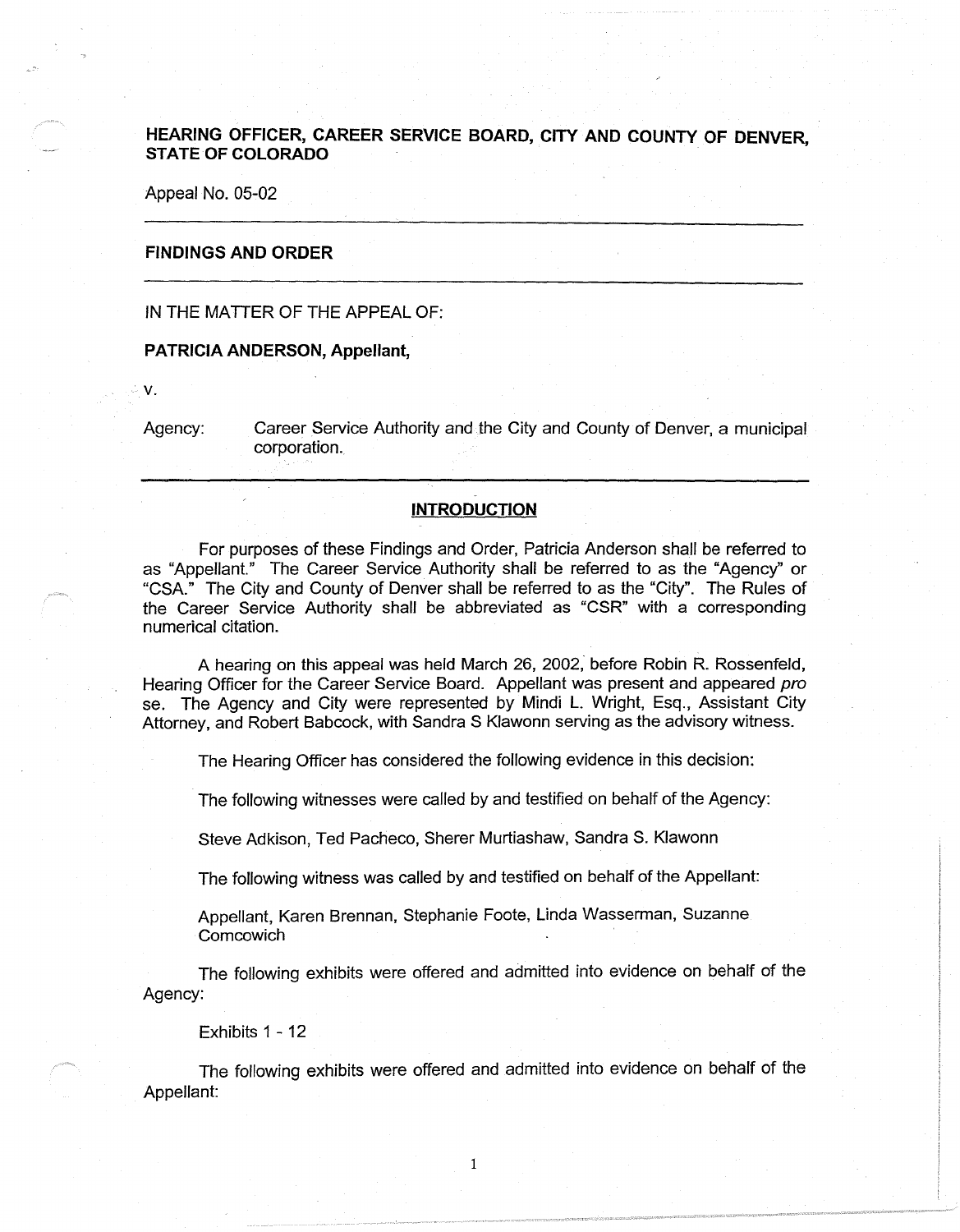**A-C,** E- F

The following exhibits were admitted into evidence by stipulation:

Exhibits  $1 - 10$ ,  $A - C$ ,  $E - F$ 

The following exhibits were offered but not admitted into evidence and therefore not considered in this decision:

None

11)?

## **NATURE OF APPEAL**

Appellant is appealing a written reprimand for alleged violations of CSR §§ 16-50 A 20), and 16-51 A. 2), 4), 5), 6), and 11 ). She seeks rescission of the written reprimand and its removal from her personnel file.

## **ISSUES ON APPEAL**

Whether Appellant violated CSR §§16-50 A. 20) and 16-51 A. 2), 4), 5), 6), and

If Appellant violated .any provisions of CSR §§16-50 and 16-51, what is the appropriate sanction?

### **PRELIMINARY MATTERS**

The CSA filed a Motion to Dismiss on February 6, 2002, in which it argued that Appellant's failure to cite a specific CSR Rule in her Notice of Appeal during the grievance and in the Notice of Appeal required dismissal for lack of subject matter jurisdiction. Appellant responded to the Motion to Dismiss on February 15. Hearing Officer Joanna Kaye, upon review of the arguments presented by both parties and the relevant case law developed by this tribunal, found that Appellant, as Appellant was challenging a disciplinary action, this tribunal has jurisdiction to consider the matter and denied the Motion to Dismiss on March 19, 2002.

At the commencement of the hearing, The CSA raised the issue of the burden of proof in this case. The CSA argued that the reasoning in In the Matter of the Appeal Gloria Maria Richardson, CSA Appeal No. 23-01, a previous decision by this Hearing Officer, should apply and that Appellant should have the burden of proof during this hearing. The Hearing Officer noted that, while she previously ruled that an Appellant has the burden of proof when the issue is an appeal of a written reprimand because the matter comes before the Hearing Officer as a grievance appeal, that the Hearing Officer was going to follow the decision in In the Matter of the Appeal of Martha Douglas, CSA Appeal No. 317-01, and find that the Agency has the burden of proof in this case.

## **FINDINGS OF FACT**

1. Appellant has worked for the Agency for almost fifteen years. She has been a Senior Personnel Analyst for eleven years. During the relevant period, she was a member of "Team D." Her assigned client was the Department of Public Works. She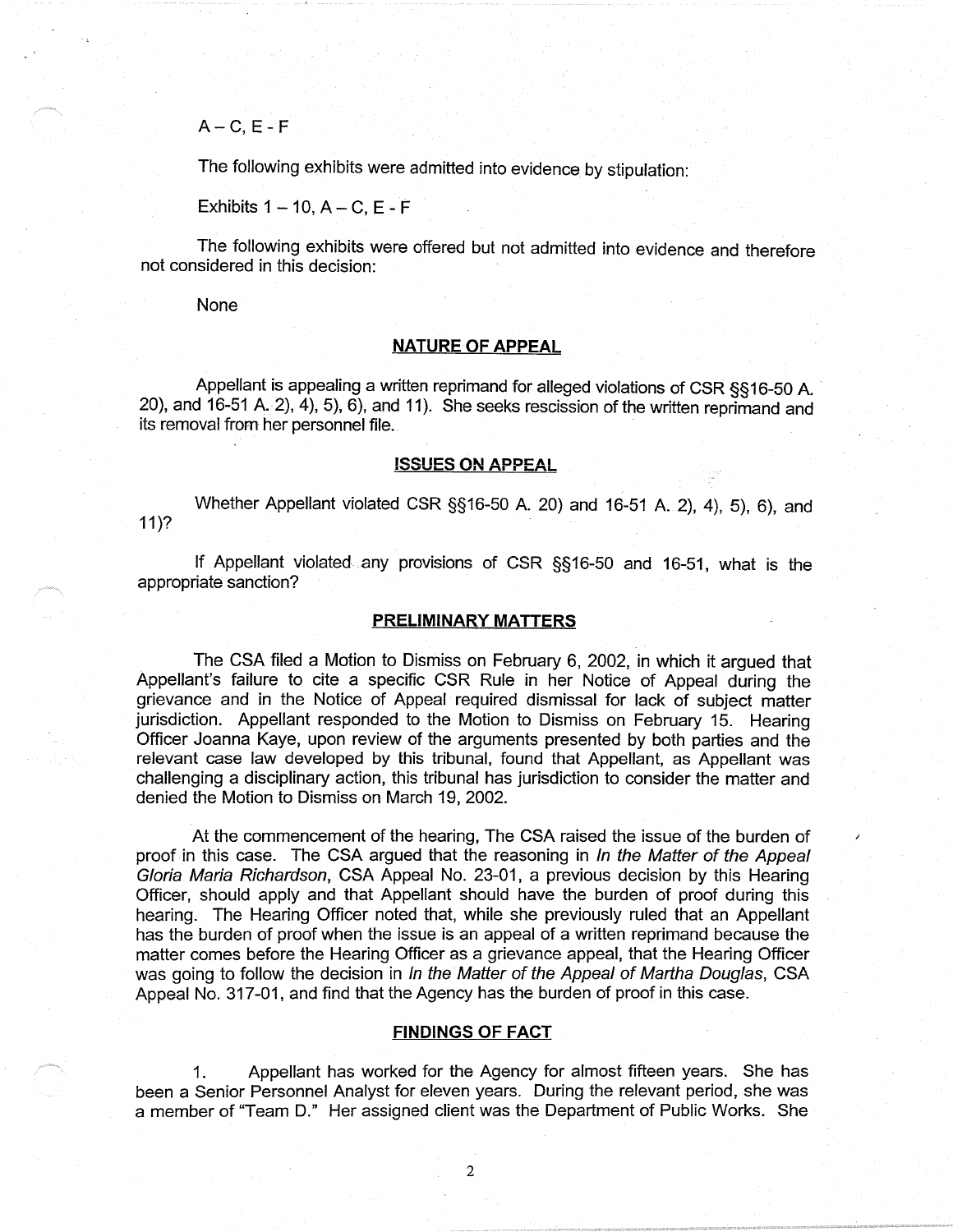was working with Public Works since 1997. She dealt primarily with the engineering divisions at Public Works.

2. During the spring of 2001, Appellant was approached by Karen Brennan, who was then an Analyst Specialist at Public Works. Ms. Brennan told Appellant that Stephanie Foote, Director of Public Works, was considering a reorganization of the Department when Allan Wheeler, Executive Deputy Manager, resigned.

3. While Mr. Wheeler was at Public Works, three Deputy Managers (City Engineer, Waste Water Management, Operations) reported to him and then he reported to Ms. Foote. Ms. Foote decided she wanted to create a fourth Deputy Manager position (Special Projects); all four Deputy Managers would report directly to Ms. Foote. This decision was made in late May-early June 2001.

4. Appellant told Ms. Brennan that she did not think that the reorganization design was a good idea but, that if they could justify it, there was nothing she could do about it.

5. The new Deputy Manager would be responsible for the Southeast Corridor and other Special Projects (the Pepsi Center, the new stadium district). Ms Foote testified that one of her primary goals was to have a registered professional engineer in the position because he would be responsible for a number of large engineering bond projects. She stated that the person would be working with She stated that the person would be working with contractors from out-of-state, who would be unfamiliar with Colorado and City standards. He would need to be familiar with the professional standards for traffic, drainage, and construction. Ms. Foote indicated that Mr. Wheeler had been a professional engineer and, since this new position would assume many of Mr. Wheeler's duties, she wanted an engineer in this position.

6. Appellant was given either a hand-drawn or typed drawing of the new organizational chart by Ms. Brennan. In July a list of candidates was developed. The position's duties and reporting lines were firmed up in August. Everything was ready to go for recruitment in early September, but the actual recruitment was delayed because of the events on September 11.

7. Ms. Brennan testified that she prepared the ADA form used by the Human Resources Department to include all special qualifications for the position. Ms. Brennan stated that 'she indicated on the form that they wanted an engineer in the position. According to Ms. Brennan, the Human Resources Department is responsible for inputting the information into the computer and sending the referral on to the.CSA.

8. There is no record that the referral with the special qualifications was ever received by the CSA.

9. Appellant testified that it would have been difficult to develop a Deputy Manager list with the special qualification with a sufficient number of candidates. She felt the City Engineer, which had ten candidates on it (a full list has fifteen candidates), was appropriate because those candidates also met the needs Ms. Foote indicated she had for the new Deputy Manager position.

10. The person Ms. Foote wanted for the new Deputy Manager position,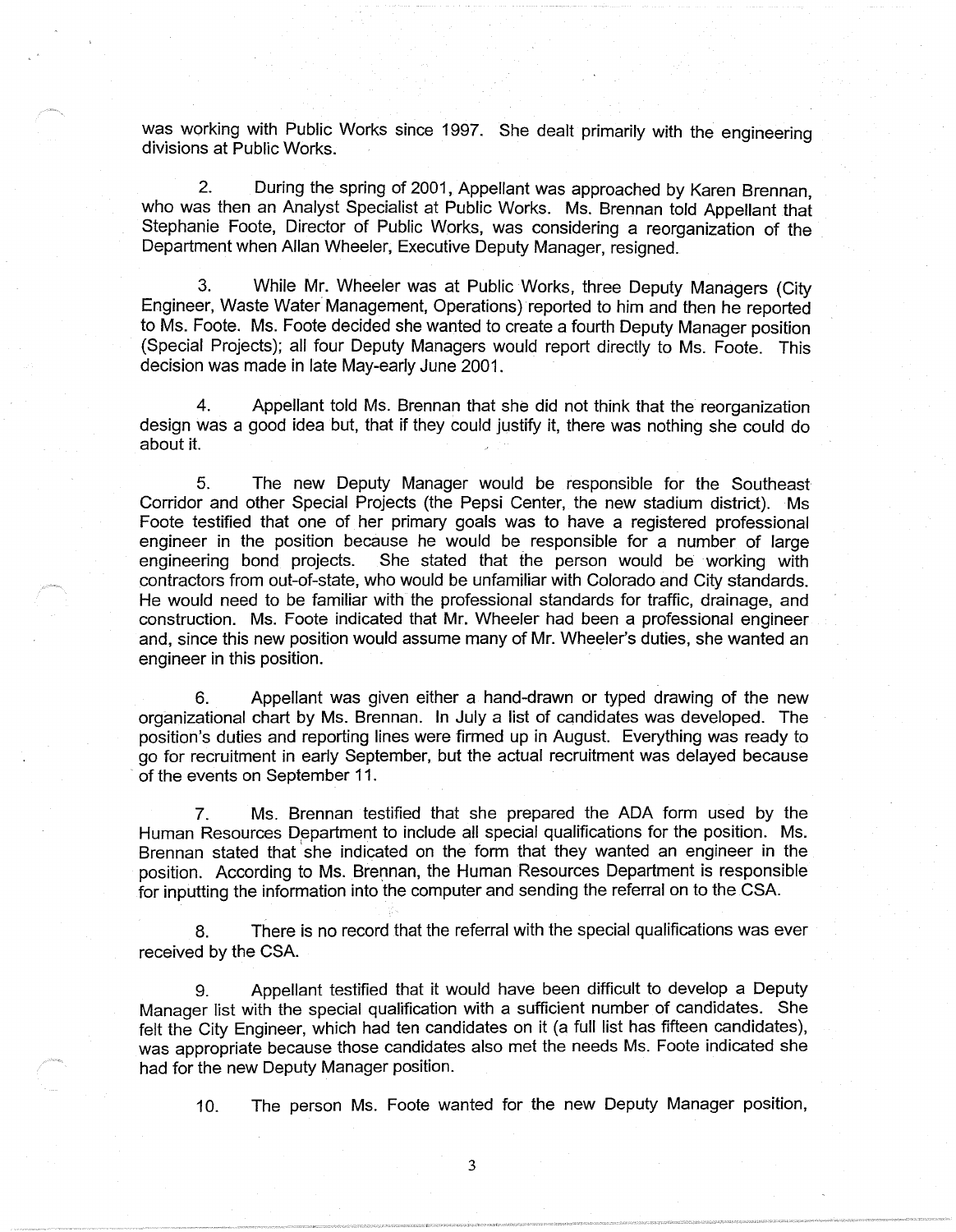Dennis Royer, was on the City Engineer list.

11. At the same time Appellant was working on the new Deputy Manager position, she was also compiling a list for the Engineering Manager position, which reports to the City Engineer. Appellant testified that Leslie Thompson, the City Engineer, asked if she could use the City Engineer list for the Engineering Manager position. Appellant told her that she could.

12. Appellant testified that she felt she had the discretion to tell Public Works they could use the City Engineer list for both positions since they were both at the same or lower starting pay-grade.

13. The General Statement of Duties for the City Engineer classification provides: "Directs the operations of an engineering organization which involves the planning, design, and construction of engineering projects." The position requires the possession of a Professional Engineering License (PE) issued by the State of Colorado, a baccalaureate degree in engineering, and three years of experience as an engineering supervisor. (Exhibit 12).

14. The General Statement of Duties for the Deputy Manager classification provides: "Manages and directs multiple divisions within a Charter Department or Agency." The position does not have any licensing requirements. It does require a baccalaureate degree in business administration, public administration, political science, human resource management, or a related field, and three years of management experience which must have included responsibility for operation and staff function. (Exhibit 11).

15. The two classifications include many similar, but not identical, job responsibilities relating to supervision, formulation and implementation of goals, policies and procedures of operations, and budget development for the areas under their control.

16. Appellant thought she had told Sandra S. Klawonn, CSA team Manager, about the creation of the fourth Deputy Manager position and the special qualification request. Ms. Klawonn did not remember having been told about it. If she did inform Ms. Klawonn about it, Appellant did not do so in writing.

17. The first time any of the CSA supervisors became aware of Appellant using the City Engineer list as an alternative list for a position was when Ted Pacheco, Professional Services Supervisor, who was Appellant's direct supervisor, was approached by one of his assistants who was attempting to fill the personnel action for Deputy Manager. Mr. Pacheco, who had not been informed by Appellant about her use of the alternative list, went to her about her actions. ·

18. Mr. Pacheco, and Appellant then met with Steve Adkison, the other Professional Services Supervisor. They talked about the proper procedures that should have been followed to use an alternate list.

19. According to Appellant, Mr. Adkison subsequently came into her office and began to lecture her about the proper procedures and stressing the need to open the Engineering Manager list to other engineers. Appellant decided to reopen the list and present it at the next bulletin meeting (i.e., the weekly meeting during which

4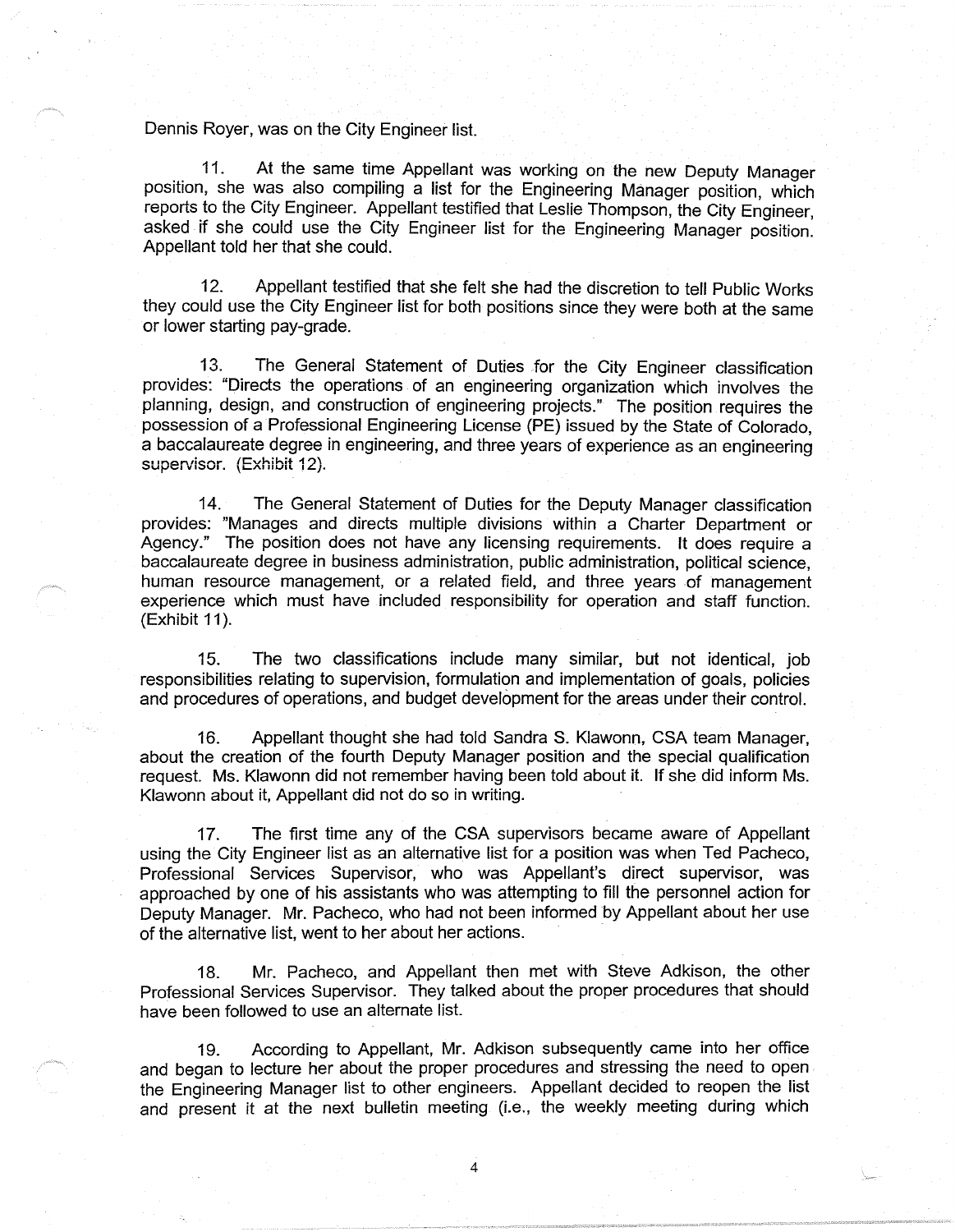recruitment lists are approved and then placed into the bulletin and onto the web-page).

20. On November 20, Mr. Pacheco also spoke with Ms. Klawonn about Appellant's use of an alternative list. They decided that she had not followed the proper procedures as she had not asked for and received permission from the Personnel Director prior to using the alternative list for either the Deputy Manager or Engineering Manager positions, as required by CSR §4-40.

21. Ms. Klawonn and Mr. Pacheco spoke with Appellant and asked her for her interpretation of CSR §4-40. Appellant seemed upset by the fact that they were questioning her. She felt that the decision was within her discretion as a Senior Personnel Analyst and that she was carrying out what the client agency, the Department of Public Works, wanted. She told Ms. Klawonn and Mr. Pacheco that it would create more work for her if she had recruited for new lists, work that she felt was unnecessary because shewas unsure whether she would be able to get enough candidates for either list.

22. After Ms. Klawonn and Mr. Pacheco spoke with Appellant about the use of alternative lists, they noticed a change in her attitude. Appellant was quieter when dealing with them and was not as friendly as she had been.

23. Appellant admitted that she was upset by the confrontation with Ms. Klawonn and Mr., Pacheco. She said that she tried to answer Ms. Klawonn's questions to her, but that she was afraid and flustered by the experience. She also admitted that her attitude changed toward both Ms. Klawonn and Mr. Pacheco afterwards. She said that she still tries to maintain a good working relationship with all her co-workers and tries to be cheerful even when she is in a bad mood.

24. Appellant testified that she did not know that she was supposed to get her supervisor's approval for the use of an alternative list. She thought that, as a senior analyst, she was supposed to work independently and not ask her supervisor everything. This view of the independence of the senior analyst was reiterated by at least two other staff analysts, one former and one current, Suzanne Comcowich and Linda Wasserman.

25. Jim Yearby, Personnel Director, issued an internal policy regarding human resources advice on August 1, 2001. It provides:

As an employee of the Career Service Authority, you are a representative and ambassador for the agency. As such, you can make decisions to the extent authorized. But none of us can make a binding decision which (1) violates CSA Rules, City Ordinances, or Charter Provisions; (2) makes an exception to established policy; or (3) binds another division or other City Agency.

## (Exhibit 2)

26. Appellant and Ms. Comcowich testified that they did not see a copy of the Request for Special Qualifications Approval form, which is dated 10/01, until the December 2001 staff meeting. (See Exhibit 9)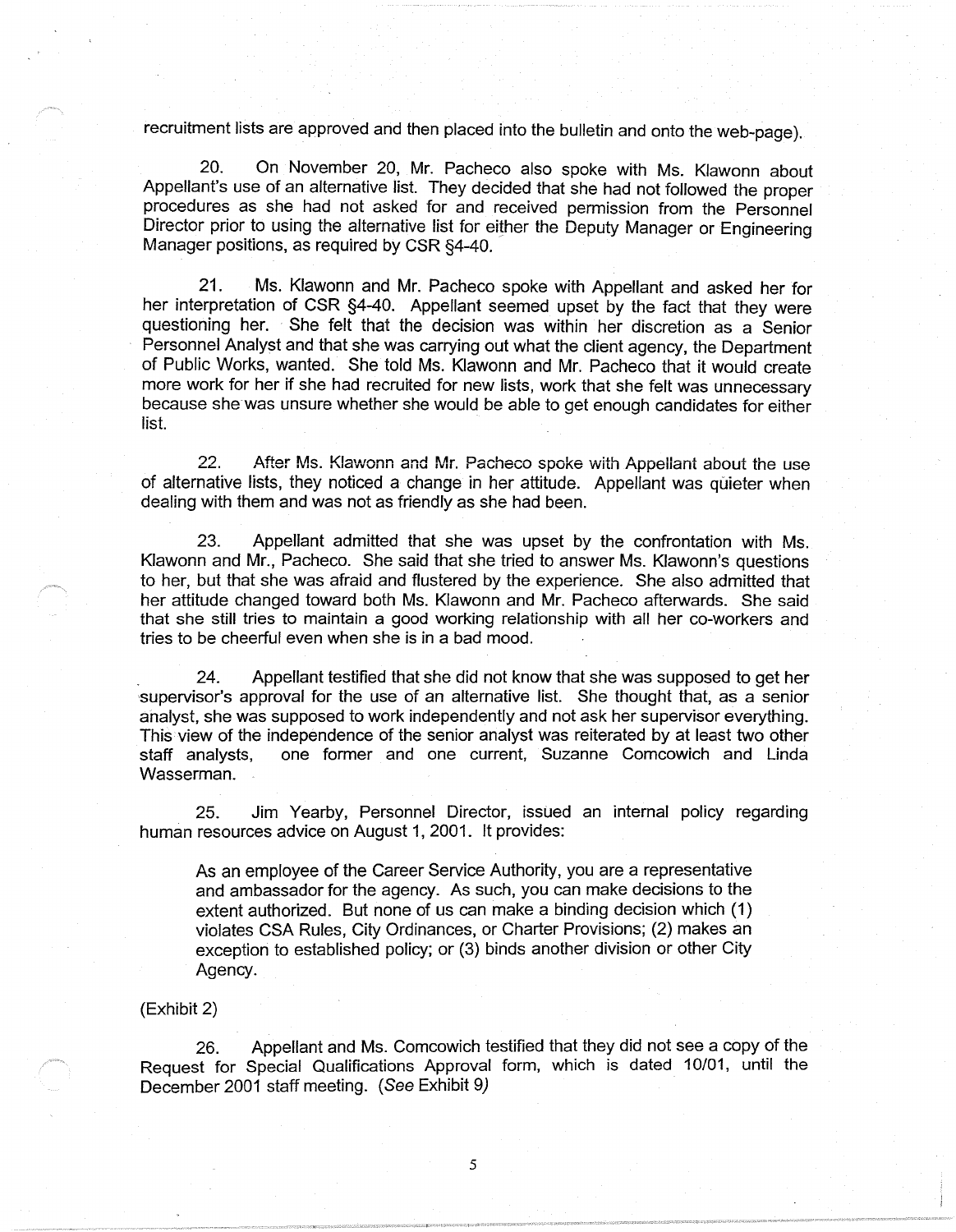27. Ms. Comcowich testified that she knew about the policy requiring a staff analyst to notify her supervisor of the use of special qualifications before then but that she had never been disciplined for not completing a special qualifications form or getting the approval from her supervisor. She also testified that it was not unusual to use a list for a lower or similar level position without the permission of a supervisor and that one could use the same list for all sorts of vacancies. She explained that she was expected to follow the CSR, but that the Rules are flexible, depending upon which agency was making a request. She stated that she was once disciplined for not being flexible enough when a request came from the Mayor's Office.

28. Ms. Foote testified that Appellant took time to go out into the field with Public Works employees to find out how they did their jobs. Ms. Foote felt very comfortable with Appellant. Ms. Foote testified that Appellant took time to explain to Ms. Foote what the classification system required of the workforce Ms. Foote manages.

29. Mr. Pacheco issued a written reprimand to Appellant on December 6, 2001, in which he informed Appellant that her decision to use the alternate lists for the· Deputy Manager and Engineering Manager positions without permission of her supervisor violated CRS §4-40 and the CSA Internal Policy on Human Resources advice issued on August 1. Her behavior toward Mr. Pacheco and Ms. Klawonn since their initial discussions about the use of the alternative lists was also problematic. Appellant was cited for violating CSR §§16-50 A. 20) and 16-51 A. 2), 4), 5), 6), and 11. (Exhibit 3)

30. Appellant grieved the written reprimand to Mr. Pacheco at step one on December 11. Since Mr. Pacheco was absent, Ms. Klawonn accepted the grievance. (Exhibit 4) Ms. Klawonn denied the grievance on December 18. (Exhibit 5). Appellant delivered the grievance to Jim Yearby as the second step on December 27. Sherer M. Murtishaw, acting as Mr. Yearby's designee, denied the grievance on January 8, 2002. (Exhibit 7). Appellant filed this appeal on January 16, 2002. (Exhibit 1)

31. Appellant had no previous disciplinary action. Her previous three Performance Enhancement Program Reports ("PEPR") were all "Exceed Expectations" ratings (Exhibits A, B, C). The PEPR dated March 29, 2001, includes a note from Ms. Klawonn, which reads:

Pat-

You are amazing! You have consistently exceeded the expectations of a Senior Analyst even while you were working out of class as the Team Supervisor. Thanks for the extra hours and all the hard work!

Sandy

(Exhibit A, p. 2)

32. Essential Job Duty Number 6 for Appellant's Performance Enhancement Plan concerns communications and public contact. Included as the expected accomplishments - outcomes for the year January 2001 to January 2002 are

Discusses qualification, examination or classification requirements,

6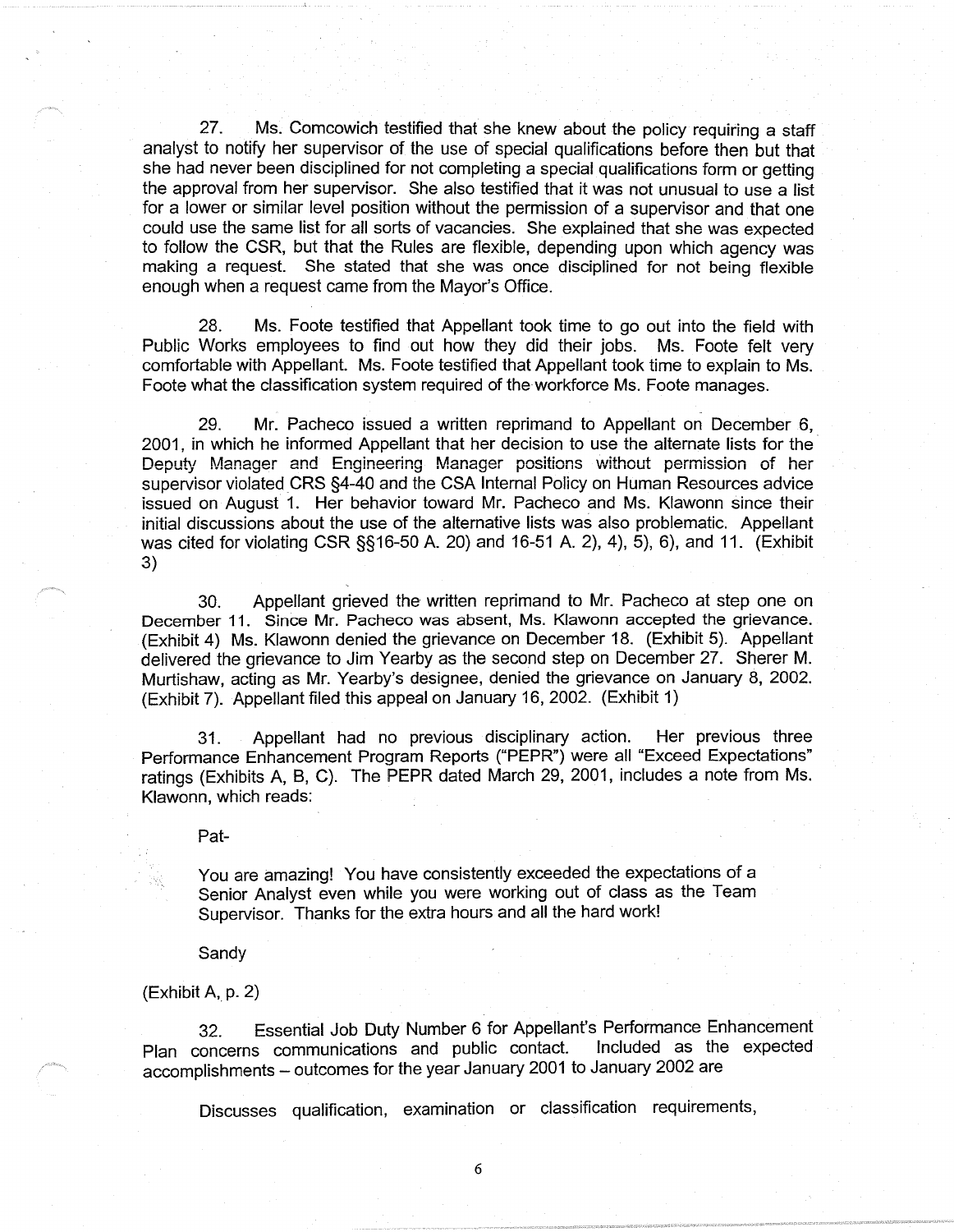practices and standards with applicants, employees and managers and independently provides appropriate related and correct information to resolve issues without supervisory assistance.

Communicates with supervisor regarding potential problem situations.

(Exhibit F, p. 3, See also Exhibit 10, p. 3))

# **DISCUSSION AND CONCLUSIONS OF LAW**

## Applicable Rules and Statutes

CSR Rule 16 governs discipline. CSR §16-10 sets out the purpose of the Rule:

The purpose of discipline is to correct inappropriate behavior or performance. The type and severity of discipline depends on the gravity of the infraction. The degree of discipline shall be reasonably related to the seriousness of the offense and take into consideration the employee's past record. The appointing authority or designee will impose the type and amount of discipline she/he believes is needed to correct the situation and achieve the desired behavior or performance.

The disciplinary action taken must be consistent with this rule. Disciplinary action may be taken for other inappropriate conduct not specifically identified in this rule.

CSR §16-20, Progressive Discipline, provides in relevant part:

- 1) In order of increasing severity, the disciplinary actions which an appointing authority or designee may take against an employee for violation of career service rules, the Charter of the City and County of Denver, or the Revised Municipal Code of the City and County of Denver include:
	- a) Verbal reprimand, which must be accompanied by a notation in the supervisor's file and the agency file on the employee;
	- b) Written reprimand, a copy of which shall be placed in the employee's personnel file kept at Career Service Authority;
	- c) Suspension without pay, a copy of the written notice shall be placed in the employee's personnel file kept at Career Service Authority;
	- d) Involuntary demotion, a copy of the written notice shall be placed in the employee's personnel file kept at Career Service Authority; and
	- e) Dismissal, a copy of the written notice shall be placed in the employee's personnel file kept at Career Service Authority.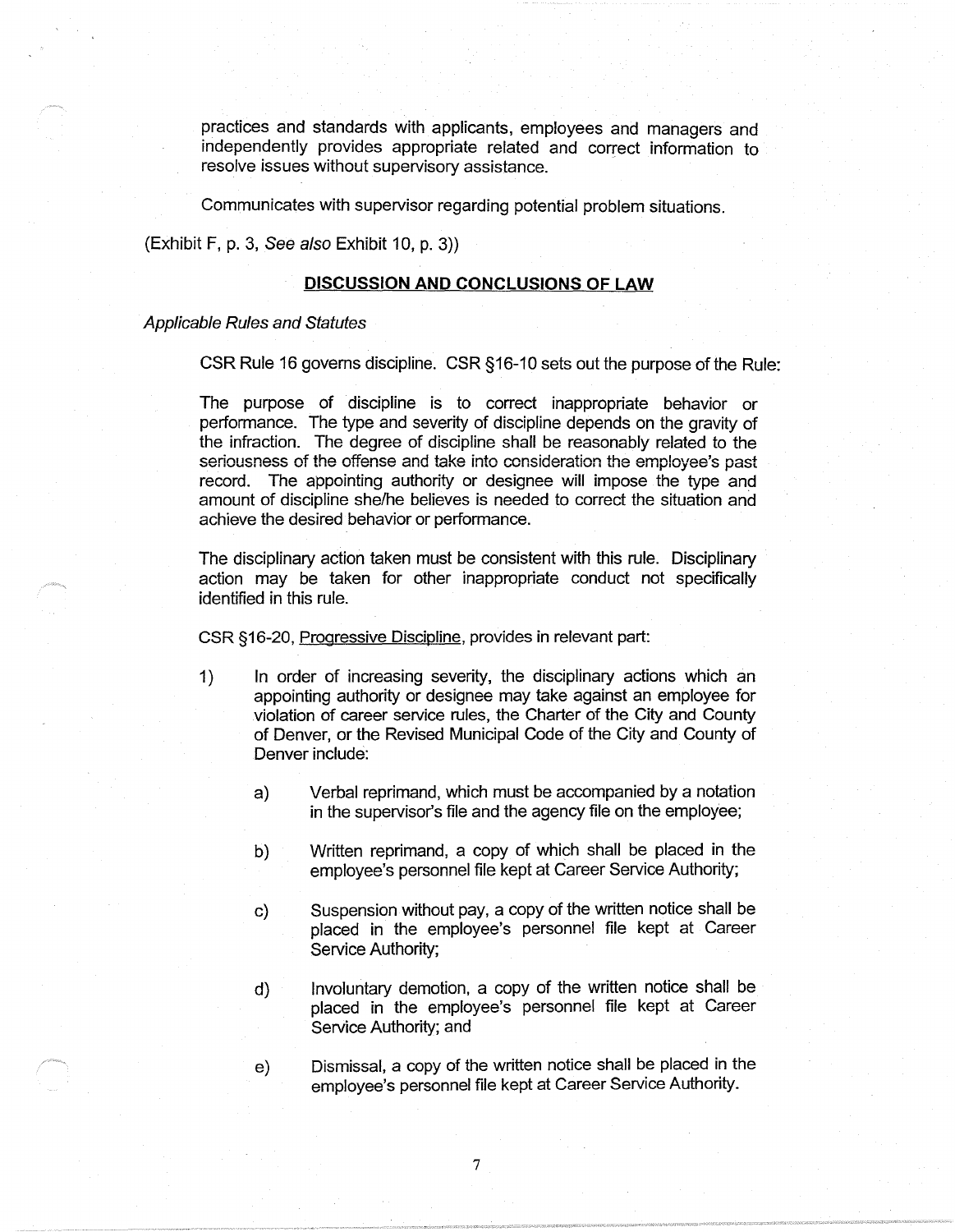2) Wherever practicable, discipline shall be progressive. However, any measure or level of discipline may be used in any given situation as appropriate. This rule should not be interpreted to mean that progressive discipline must be taken before an employee may be dismissed.

CSR §16-50, Discipline and Termination, provides, in relevant part:

A. Causes for dismissal.

The following may be cause for dismissal of a career service employee. A lesser discipline other than dismissal may be imposed where circumstances warrant. It is impossible to identify within this rule all conduct which may be cause for discipline. Therefore, this is not an exclusive list.

20) Conduct not specifically identified herein may also be cause for dismissal.

#### CSR §16-51, Causes for Progressive Discipline, provides, in relevant part:

- A. The following unacceptable behavior or performance may be cause for progressive discipline. Under appropriate circumstances, immediate dismissal may be warranted. Failure to correct behavior or committing additional violations after progressive discipline has been taken may subject the employee to further discipline, up to and including dismissal from employment. It is impossible to identify within this rule all potential grounds for disciplinary action; therefore, this is not an exclusive list.
	- 2) Failure to meet established performance including either quantitative standards. standards qualitative of or
	- 4) Failure to maintain satisfactory working relationships with co-workers, other City and County employees or the public.
	- 5) Failure to observe department regulations.
	- 6) Carelessness in performance of duties and responsibilities.
	- 10) Failure to comply with the instructions of any authorized supervisor.
	- 11) Conduct not specifically identified herein may be cause for progressive discipline.

CSR §4-40, Use of Appropriate Alternative Lists, provides: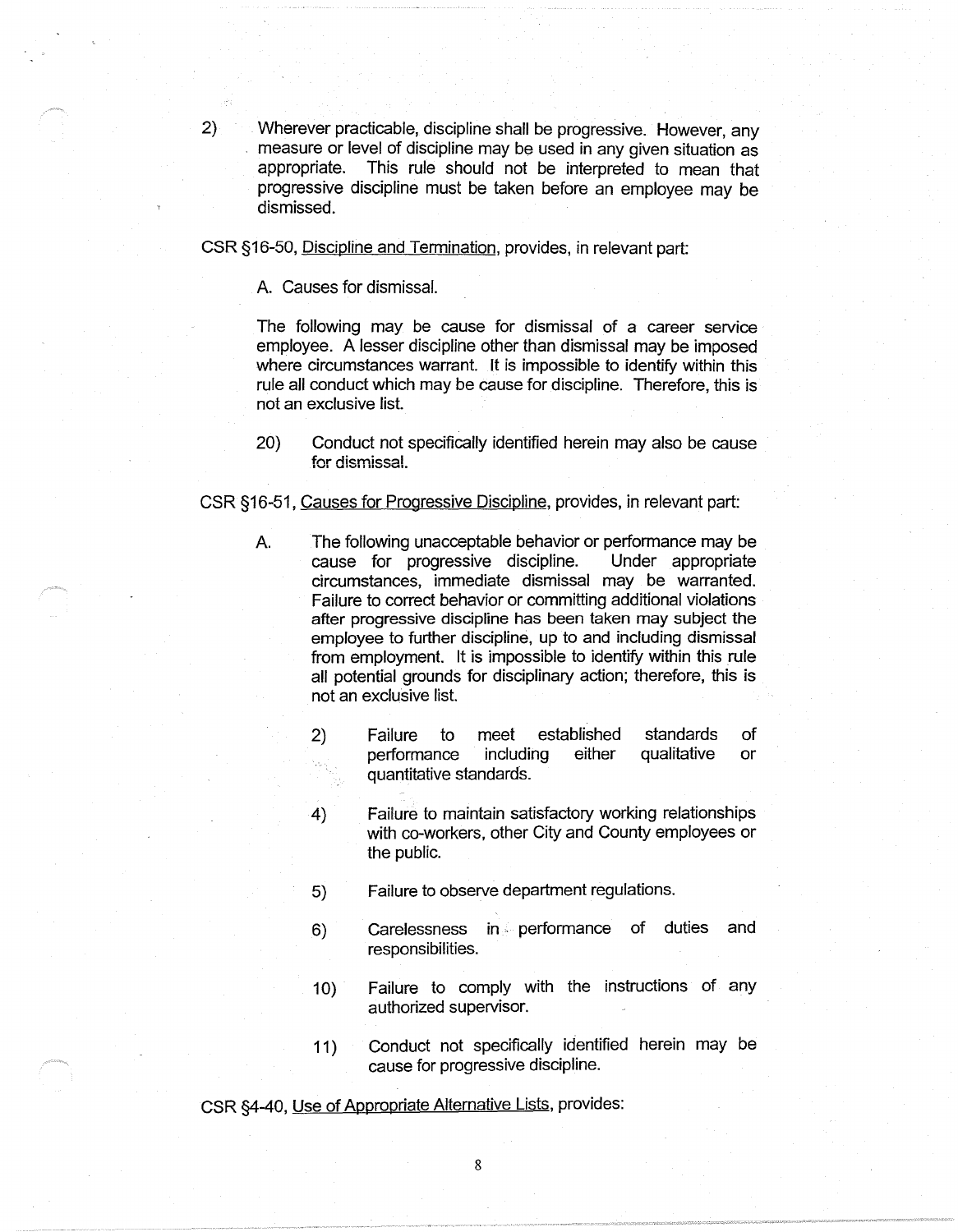When full certification is not available for a given class, the Personnel Director may declare a list for a different class an appropriate list provided the class chosen has an equal or higher beginning pay rate than the original class.

CSR § 19-10 covers actions subject to appeal. It provides in relevant part:

# § 19-10 Actions Subject to Appeal

The following administrative actions relating to personnel matters shall be subject to appeal:

d)

Grievances resulting in rules violations: Any grievance which results in an alleged violation of the Career Service Charter Amendment, or Ordinances relating to the Career service, or the career service Personnel Rules. The grievance must be in conformance with and processed pursuant to the requirements of section 18-12 Grievance Procedure. The appeal form must state with specificity which career service charter amendment, ordinance or career service rule(s) are alleged to have been violated. An appeal may be dismissed if the appellant fails to cite the alleged rule violations(s).

## **Analysis**

The City Charter C5.25 (4) requires the Hearing Officer to determine the facts in this matter "de nova." This has been determined by the Courts to mean an independent factfinding hearing considering evidence submitted at the de nova hearing and resolution of factual disputes. Turner v. Rossmiller, 35 Co. App. 329, 532 P.2d 751 (Colo. Ct. of App., 1975)

As the Hearing Officer ruled at the commencement of the hearing, the Agency has the burden of proof to demonstrate that its decision was within its discretion and appropriate under the circumstances

Appellant was reprimanded for violating provisions of CSR §§16-50 A. 20) and 16-51 A. 2), 4), 5), 6), and 11 ).

Appellant is charged with violating CSR §16-51 A. 2), the failure to meet established standards of performance. As the Hearing officer has previously ruled in In the Matter of the Appeal of Joseph Moorehead, CSA Appeal No. 360-01, this provision covers performance deficiencies that can be measured by either qualitative or quantitative standards, such as those one would find in a performance evaluation or an agency or division's published policy and procedures. In this case, the Agency submitted, as Exhibit 2, a copy of an internal policy concerning human resources advice and the need for CSA staff to make decisions "to the extent authorized" and which do not violate the CSR, City Ordinances or Charter provisions, are exceptions to established policy or which bind another division or City agency. The Agency also submitted a copy of the Senior Analyst PEP signed by Appellant on July 31, 2001, which includes the requirement that a Senior Staff Analyst must communicate with her supervisor regarding potential problem situations. (Exhibit 10, p. 3, see also Exhibit F, p.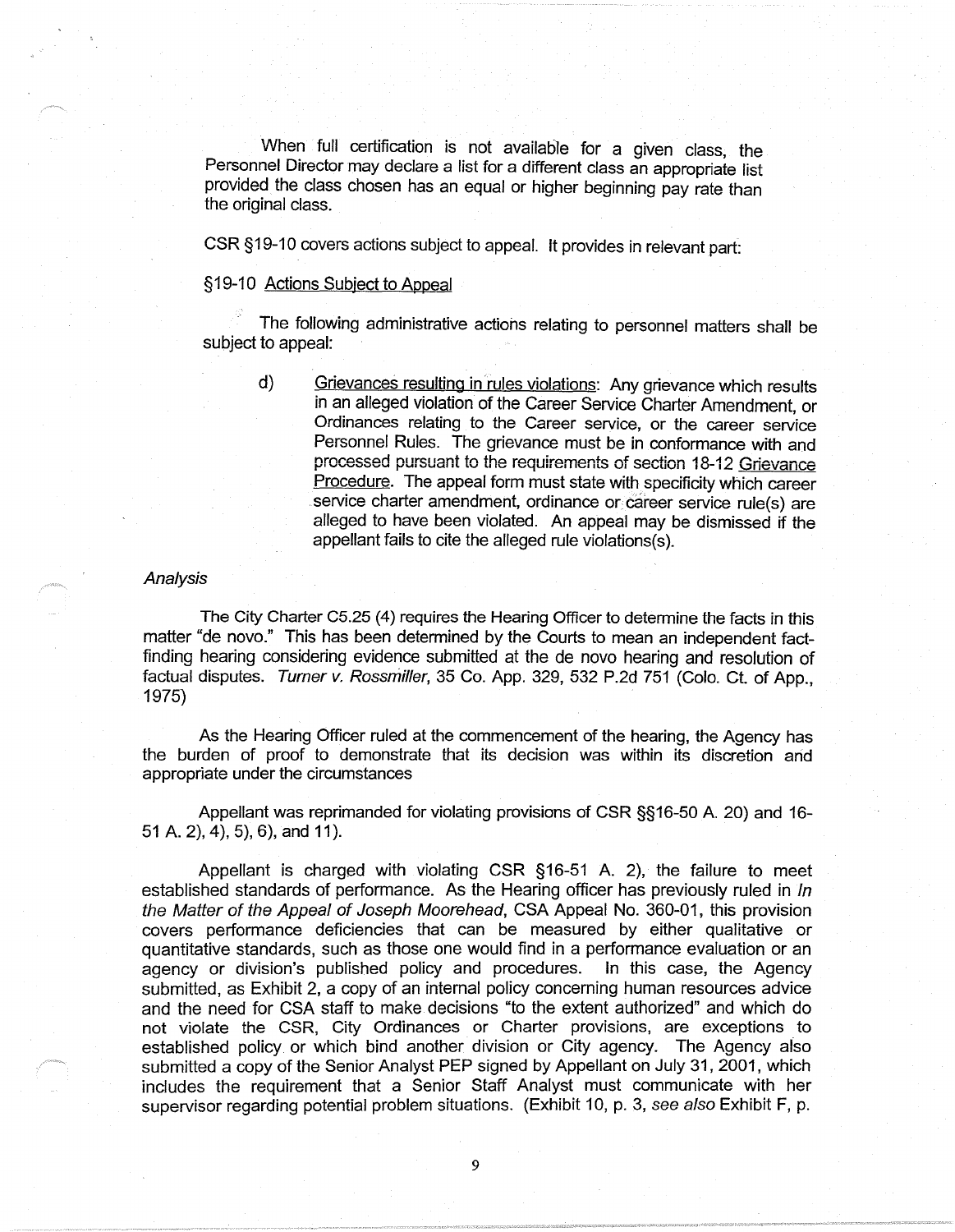The evidence presented in this case shows that Appellant made a decision about using alternative lists for the Deputy Manager and Engineering Manager positions which, while satisfying the needs of the Department of Public Works, was done without the Personnel Director's authority, as required by CSR §4-40, and without communicating with her supervisor about a potential problem. Appellant did not meet the expected accomplishments of her job classification. Her actions violated CSR §16-51 A. 2).

Similarly, Appellant violated the internal policy regarding the need to make decisions that were in compliance with all the CSR, including §4-40 regarding the use of alternative lists. This is a violation of CSR §16-51 A. 5).

Appellant was also charged with failing to maintain satisfactory working relationships with her co-workers, other City and County employees or the public. CSR §16-51 A. 4). Here the evidence is much less clear. Appellant's witnesses provided testimony that they had excellent working relationships with Appellant. Ms. Foote, in particular, was very high in her praise of Appellant. Appellant obviously has maintained an excellent relationship with her clients.

On the other hand, Ms. Klawonn and Mr. Pacheco testified, and Appellant admitted, that, after they asked Appellant about her interpretation of CSR §4-40, her attitude changed. Appellant stated that she felt intimidated by Ms. Klawonn, whom she considered to be her mentor, and that, while she was upset by being questioned by Ms. Klawonn and Mr. Pacheco, she tried to remain pleasant and cheerful when she was working with them.

While the working relationship between Appellant and her two supervisors may not be as friendly as it once was, it is not an "unsatisfactory" relationship within the meaning of this provision. This provision is not meant to punish an employee for a bad mood. It requires that the employee act in an unprofessional or inappropriate manner towards her co-workers, such as bad-mouthing them, ignoring them, continuing rudeness, or otherwise inhibiting the smooth operations of the unit. Appellant and her supervisors remain cordial to each other. Appellant still treats her supervisors with respect and professionalism. The allegation that she violated CSR §16-51 A. 4) is denied.

It is claimed that Appellant has been careless in the performance of her duties and responsibilities. CSR §16-51 A. 6). This provision is distinguishable from CSR §16- 50 A. 1) in that is does not require either the reckless disregard of the consequences or the intentional performance failures that are necessary to establish either "gross negligence" or "willful neglect." However, this provision requires that the employee not care about how she is performing her duties. The Hearing Officer listened very closely to all the testimony about how Appellant performs her job. She is very attentive to her dients and she deeply cares about her work product. She has handled the balancing act of the competing interests of clients and the CSA well. The situation that led to Appellant's discipline was not due to carelessness, but to her taking great care in satisfying her client's demands. She made a mistake in not going to Mr. Pacheco and Ms. Klawonn before she decided to use the alternative list, but she was used to working independently and being given a large degree of discretion over her work. She made a mistake about the limits on her discretion,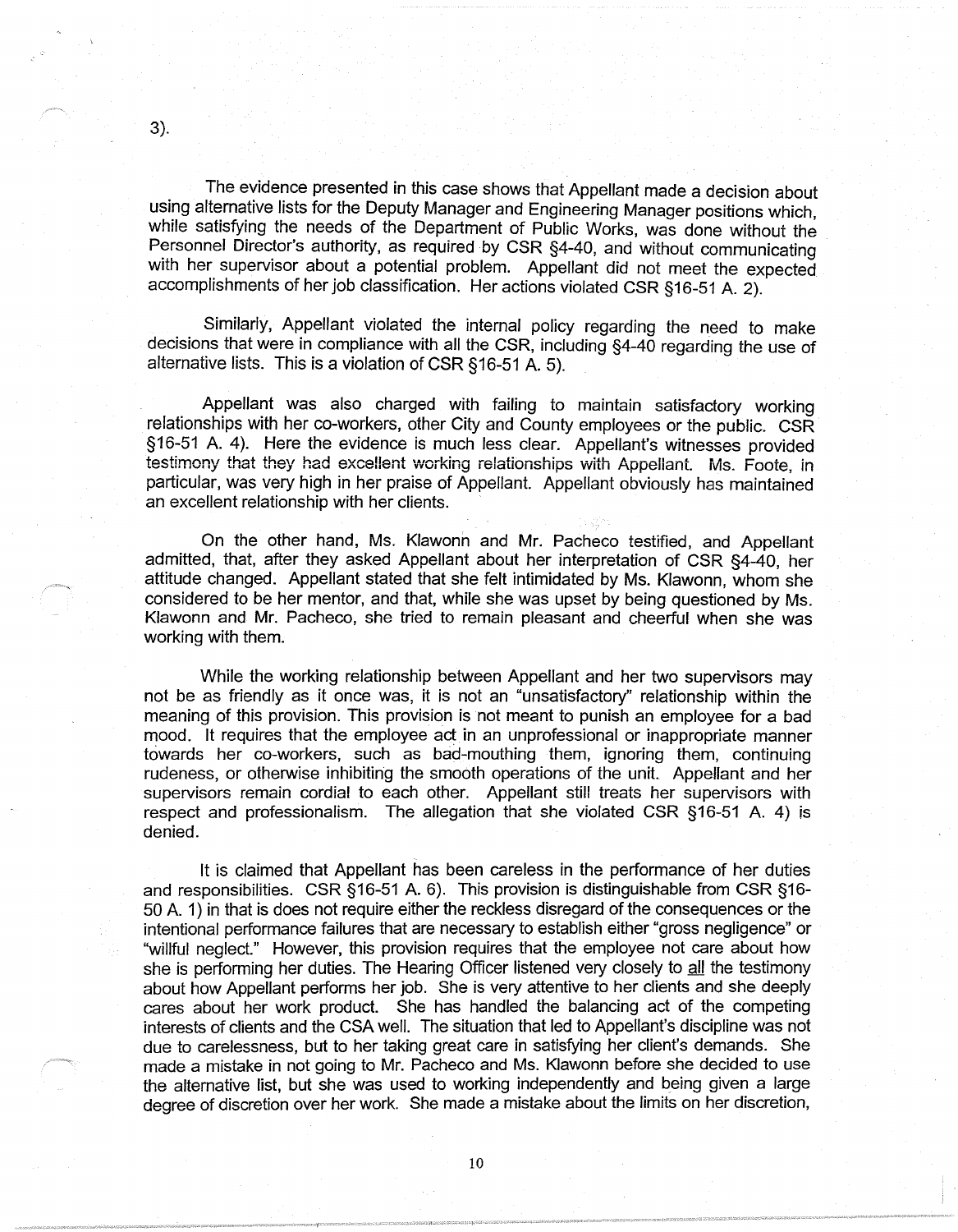but it was not due to carelessness. This allegation was not sustained and is denied.

The violations under CSR §§16-50 A. 20) and 16-51 A. 11) are dismissed. The purpose of these catchall provisions is to cover the rare instances when an employee engages in conduct that the Career Service Board did not specifically consider when they drafted the provisions describing reasons for discipline. In this case, specific provisions of CSR §16-51 A. cover Appellant's misconduct. The catchall provisions are dismissed.

The next question is the appropriateness of Appellant's discipline. Appellant has· an exemplary work history. As recently as the August 2001, Ms. Klawonn wrote that Appellant "is amazing!" and that she consistently exceeds expectations, even when she is working out of her classification as a team leader. Exhibit A.

The real issue here is that there has been a breakdown in the trust and communication between Appellant and her two supervisors. All three of them have some responsibility for the breakdown. Ms. Klawonn and Mr. Pacheco were upset that Appellant made a decision that violated the CSR in that she did not seek the Personal Director's authorization to use the altemative list, and Appeilant Was upset because she felt that, although she had been taught by Ms. Klawonn that she had discretion to make certain decisions, she was now being questioned about her decisions. Appellant felt justified in her use of discretion to use the alternative lists because, according to her witnesses, alternative lists are frequently used and the requirement that the staff analyst get permission to use one seems to have been inconsistently applied.

But the fact of the matter remains that Appellant should have spoken with Mr. Pacheco and/or Ms. Klawonn before she told the Department of Public Works that it could use the alternative list for two separate high-level positions. While Appellant was trying to satisfy the demands of a client and acted according to past practices· (despite the internal policy), she failed to meet the internal requirements of her own Agency. It is very important to do everything according to the Rules when the positions that are being filled are as high-profile as a Deputy Manager handling some of the most important capital construction projects in the City and the Engineering Manager.

The issuance of the written reprimand was not the appropriate response to Appellant's error in judgment given the fact the policies have been inconsistently applied. Appellant should have been given a verbal warning and all Agency staff needed to be formally reminded of the internal policies.

11